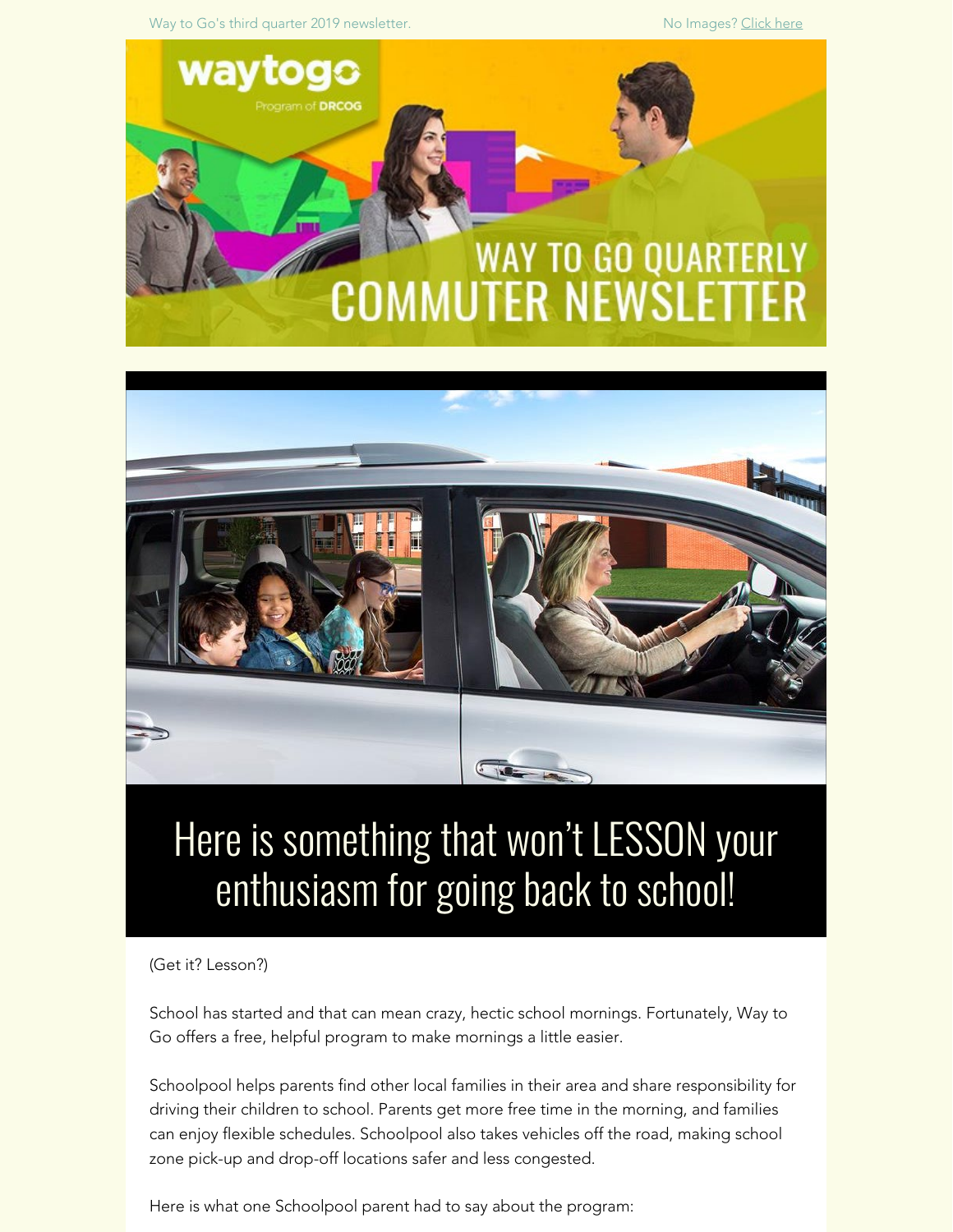*"I loved that I was able sign up, enter my school and see what other families lived by me and went to our school. From there I sent out an interest email and was surprised by the amount of responses I received. This year, my carpool from last year is teaming up with another existing one and we will have a full carload to and from school. I only need to drive one day a week, which is great for busy moms!"*

Save time and money, help improve our region's air quality and keep schools safer. Join Schoolpool and get an A+ in life.

Visit [waytogo.org](https://drcog.createsend1.com/t/d-l-xqddik-l-y/) to learn more.



The annual Go-Tober Challenge is your chance to prove your company is full of go-getters! The [Go-Tober Challenge](https://drcog.createsend1.com/t/d-l-xqddik-l-j/) is a competition among employers in the Denver region that encourages employees to try different ways of getting to and from work during October. It's a great opportunity to try new, smarter ways to commute while reducing traffic congestion, saving money and lowering stress. The more trips their employees track, the better companies rank in their quest to win the title of Go-Tober Champion!

Want to win prizes and improve the health and happiness of your organization's employees? Way to Go is here to get you going! Contact us at [waytogo@drcog.org](mailto:waytogo@drcog.org) for information on how your company can get involved!

Visit [mywaytogo](https://drcog.createsend1.com/t/d-l-xqddik-l-t/).org for details.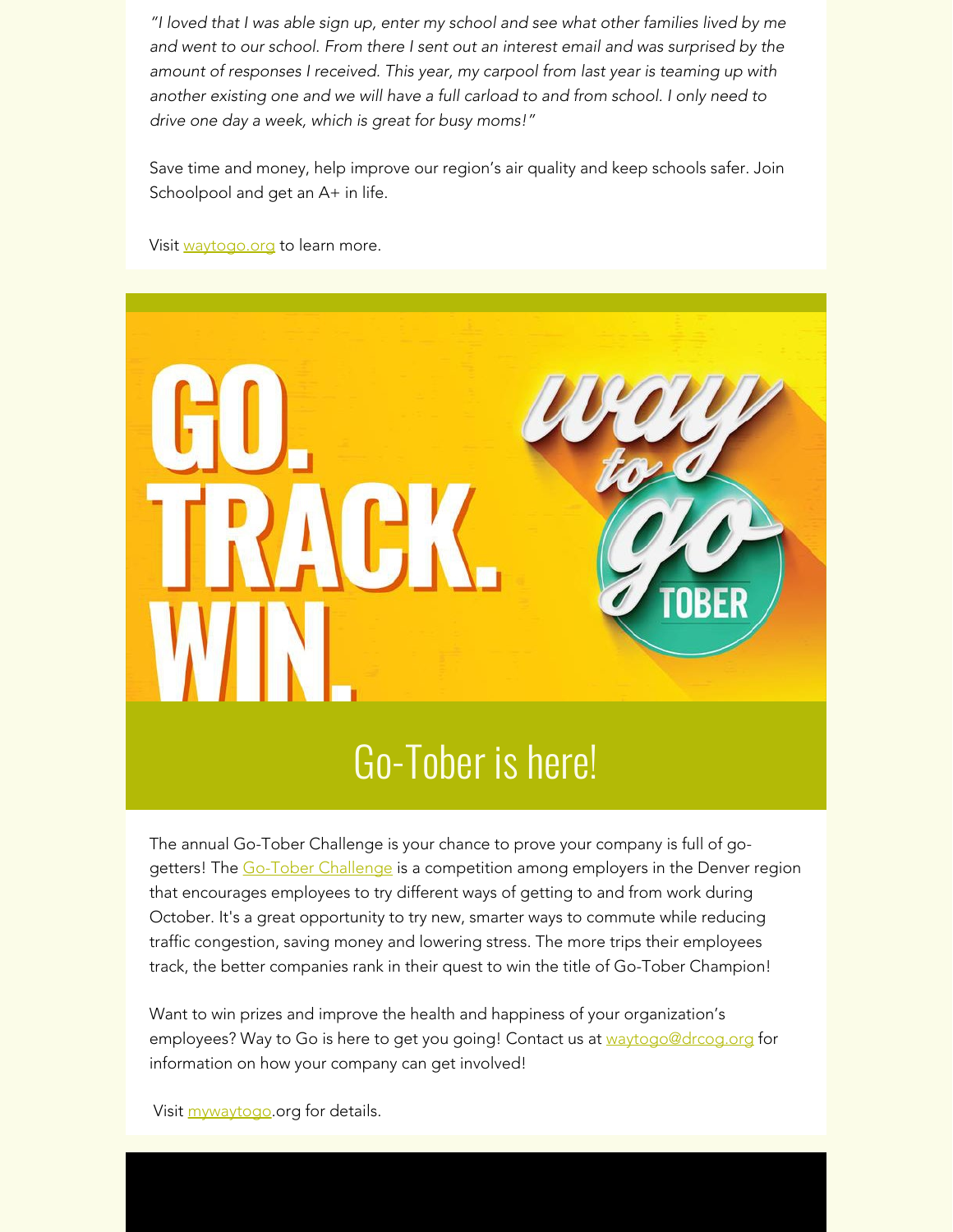

# Take your I-25 commute back!

Since June, the entire 18-mile stretch of the I-25 South Gap project between Monument and Castle Rock has been under construction. Way to Go has partnered with the Colorado Department of Transportation to provide shared commute options to affected commuters. I-25 MyWay is working with individuals to plan smart commutes, and with companies to help their employees prepare. Most recently, I-25 MyWay organized Bustang open houses at three locations, serving employers at multiple buildings along the Bustang Denver Tech Center line. More than 60 visitors an hour attended the Bustang block party at AAA Colorado. The mid-June event was hosted by Charter/Spectrum, which employs over 3,000 people in various buildings along South Fiddlers Green Circle.

Please tell your Gap-commuting friends about the I-25 MyWay program. Way to Go offers incentives, suggestions and support to make shared commutes simple. In addition, whether you travel to or from Colorado Springs daily or occasionally, sign up for construction related communications (see image) and stay in the know before you go!

Visit the [I-25 MyWay website](https://drcog.createsend1.com/t/d-l-xqddik-l-i/) for more information.

| <b>CO</b> I-25 South Gap Project |                                |                                                            |  |
|----------------------------------|--------------------------------|------------------------------------------------------------|--|
|                                  |                                |                                                            |  |
|                                  | <b>HOTLINE</b><br>720-745-5434 | <b>WEBSITE</b><br>i25gap.codot.gov                         |  |
|                                  | <b>EMAIL</b>                   | <b>TEXT ALERTS</b><br>i25gap@codot.us Text I25GAP to 21000 |  |
|                                  | <b>TWITTER</b><br>@ColoradoDOT | <b>FACEBOOK</b><br>facebook.com/I25SouthGapProject         |  |
|                                  |                                |                                                            |  |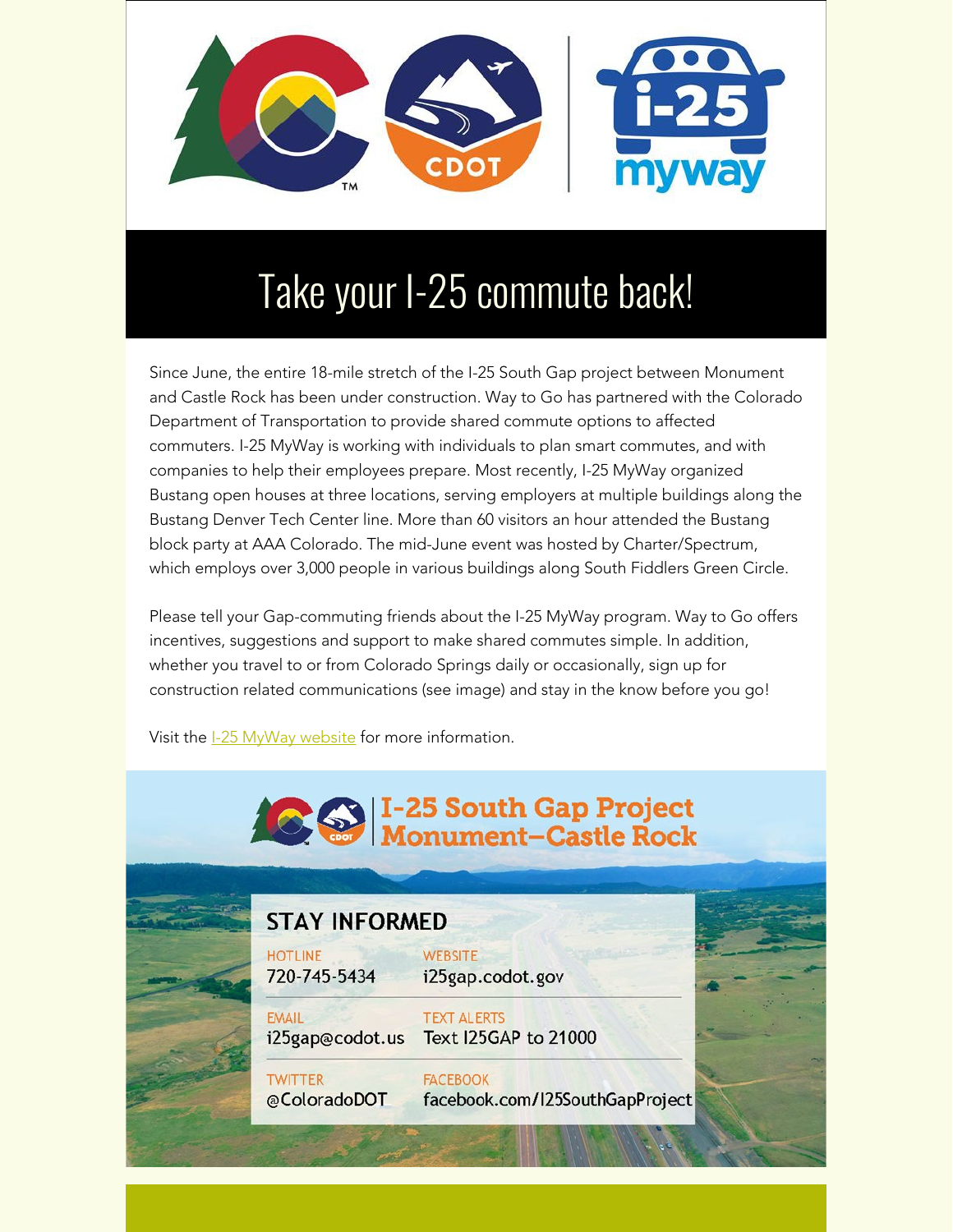

#### Way to Go represents the Denver region at the 2019 Association for Commuter Transportation International Conference

The Way to Go team traveled to New York City in August for the **[Association for](https://drcog.createsend1.com/t/d-l-xqddik-l-d/)** [Commuter Transportation International Conference](https://drcog.createsend1.com/t/d-l-xqddik-l-d/). The conference explored innovative transportation demand management solutions. The Way to Go team attended educational sessions led by industry experts, learned from real-world experience and gained new perspectives on issues like transit-oriented development requirements, transit equity concerns, cutting-edge transportation technology and policy affecting transportation demand management.

The team participated in the two keynote sessions of the conference, including a presentation by Gil Penalosa on vibrant and healthy cities under the philosophy that if you create a great city for an 8-year-old and an 80-year-old, it will be successful for all people. Former New York City transportation commissioner Janette Sadik-Kahn talked about overseeing historic changes to the city's streets—closing Broadway to cars in Times Square, building nearly 400 miles of bike lanes and creating more than 60 plazas citywide.

The Way to Go team returned from New York energized and inspired, ready to jump back into their important work – getting residents of the Denver region out of their singleoccupant vehicles and on to bikes or in to trains, buses or carpools. The Way to Go team is especially excited about the 2020 conference in Denver! Stay tuned for details.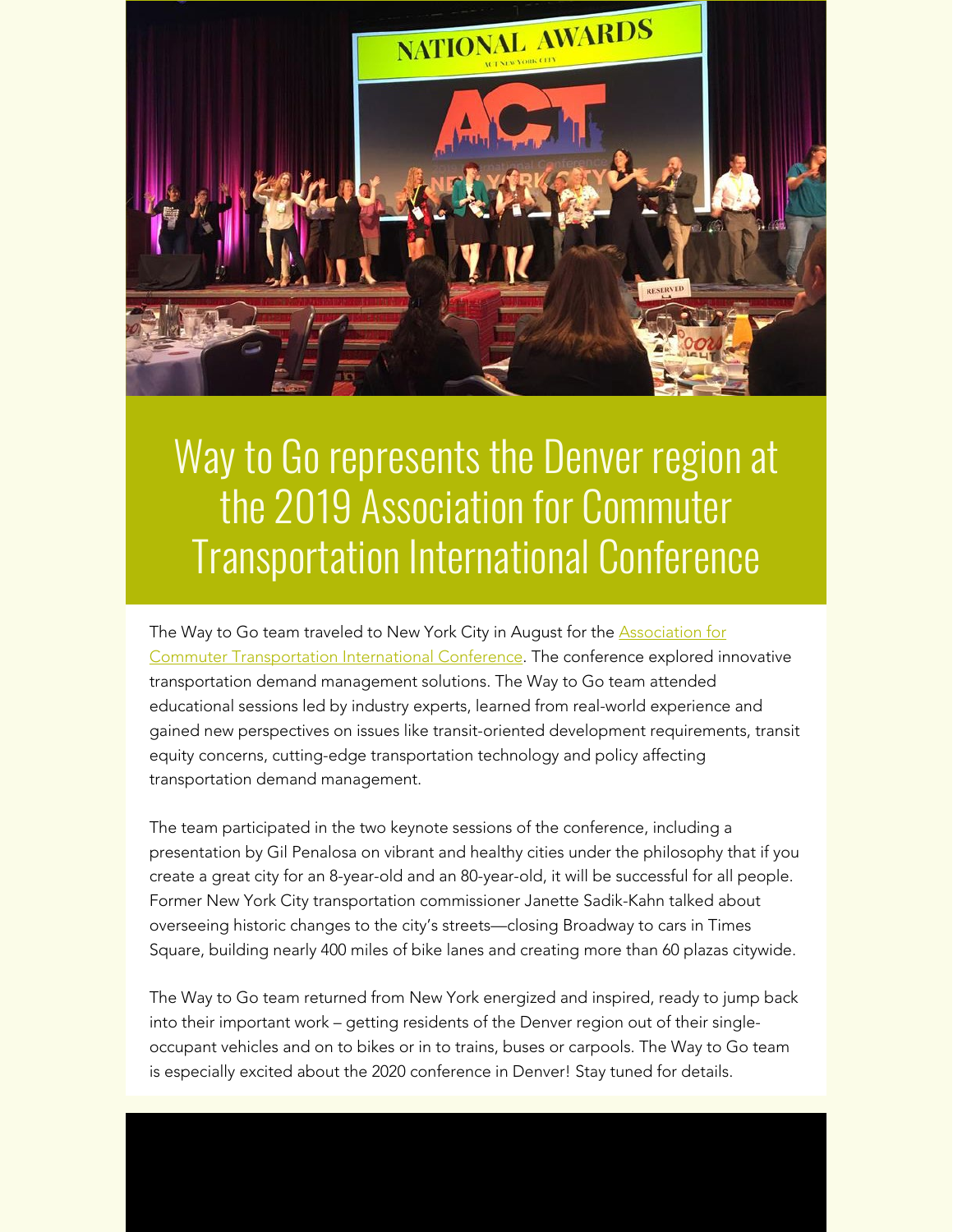

### That's a wrap! Here's how Bike to Work Day went

An estimated 31,190 riders traveled 548,944 miles on Wednesday, June 26, for the region's annual Bike to Work Day. This year's Bike to Work Day highlights include:

- 39 percent of riders were first-time participants
- 777 companies and organizations participated in the Business Challenge
- 281 breakfast, water and evening stations
- participants commuted an average of 8.8 miles one way
- 237 tons of carbon dioxide saved
- 34.1 million calories burned

Bike to Work Day introduces people to bike commuting in a supportive and fun environment. A 2018 event follow-up survey showed that 51% of first-time Bike to Work Day riders reported that they were motivated to commute to work by bicycle more often.

"Bike to Work Day is all about encouraging people to try bike commuting and to raise awareness of the many benefits biking has," said Douglas W. Rex, executive director of Denver Regional Council of Governments. "We love seeing the excitement and energy on the big day. We hope people realize how easy it is, appreciate the benefits and continue to choose bike commuting more often."

A huge thank you to everyone who participated this year — and we'll see you on June 24, 2020!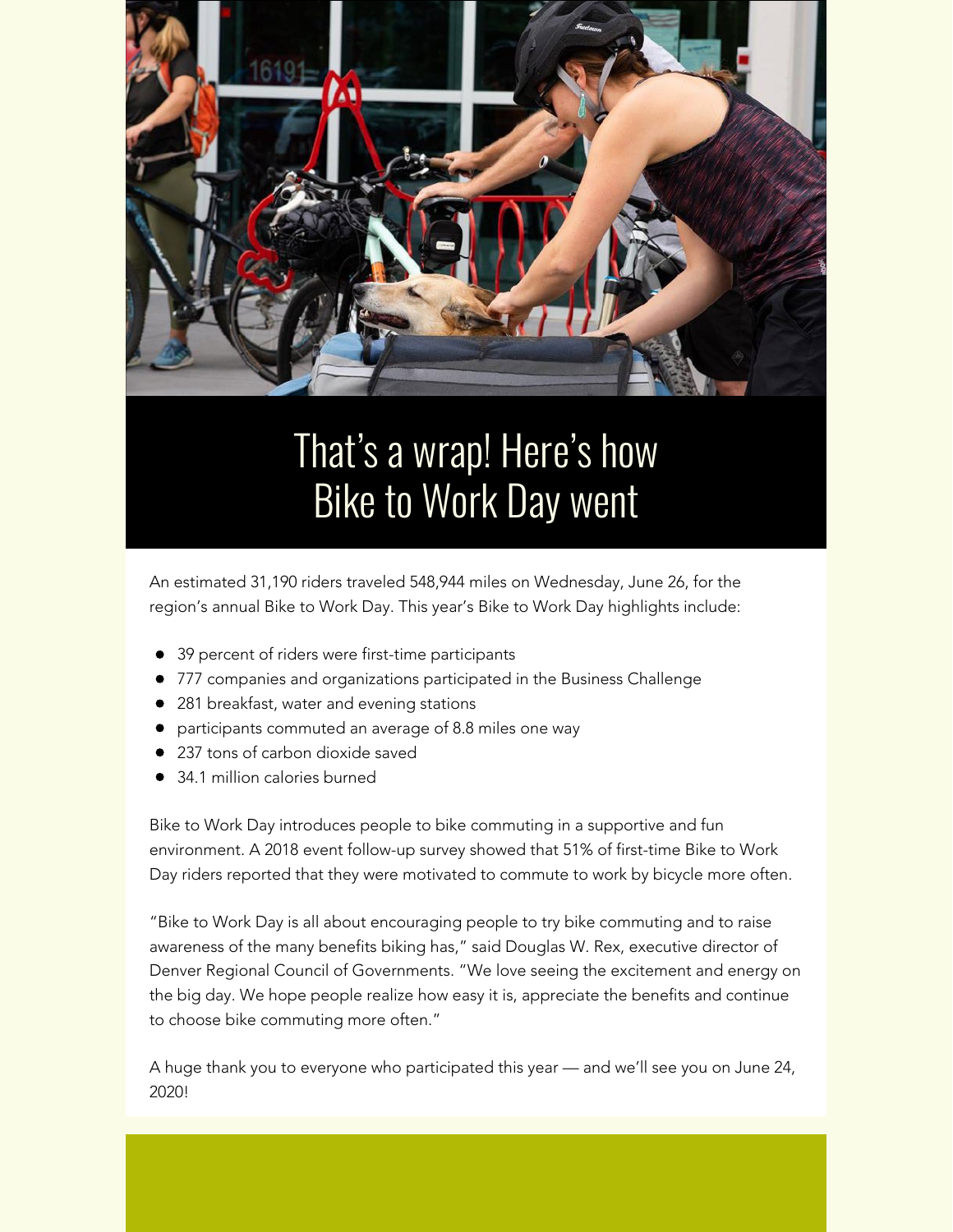### Attend Way to Go partner Denver South's annual luncheon

**ANNUAL LUNCHEON** 

As the CEO of **[SAP](https://drcog.createsend1.com/t/d-l-xqddik-l-h/)** SE, a global 99,000-person company, Bill McDermott knows something about leadership. Attend the Denver South Economic Development Partnership's annual luncheon to hear from Bill as he shares his wisdom and knowledge on leadership, overcoming adversity and what it takes to create and sustain success in the world of business. Denver South invites you to hear Bill's worldview right here in the Denver region on Thursday, Nov. 8, 2019, from 11 a.m. to 1:30 p.m. at Denver Marriott Tech Center, 4900 S. Syracuse St., Denver, CO 80237.

Visit [Denver South's website](https://drcog.createsend1.com/t/d-l-xqddik-l-k/) for more information.



Way to Go partner Northeast Transportation Connections provides Walking School Bus and free shuttles